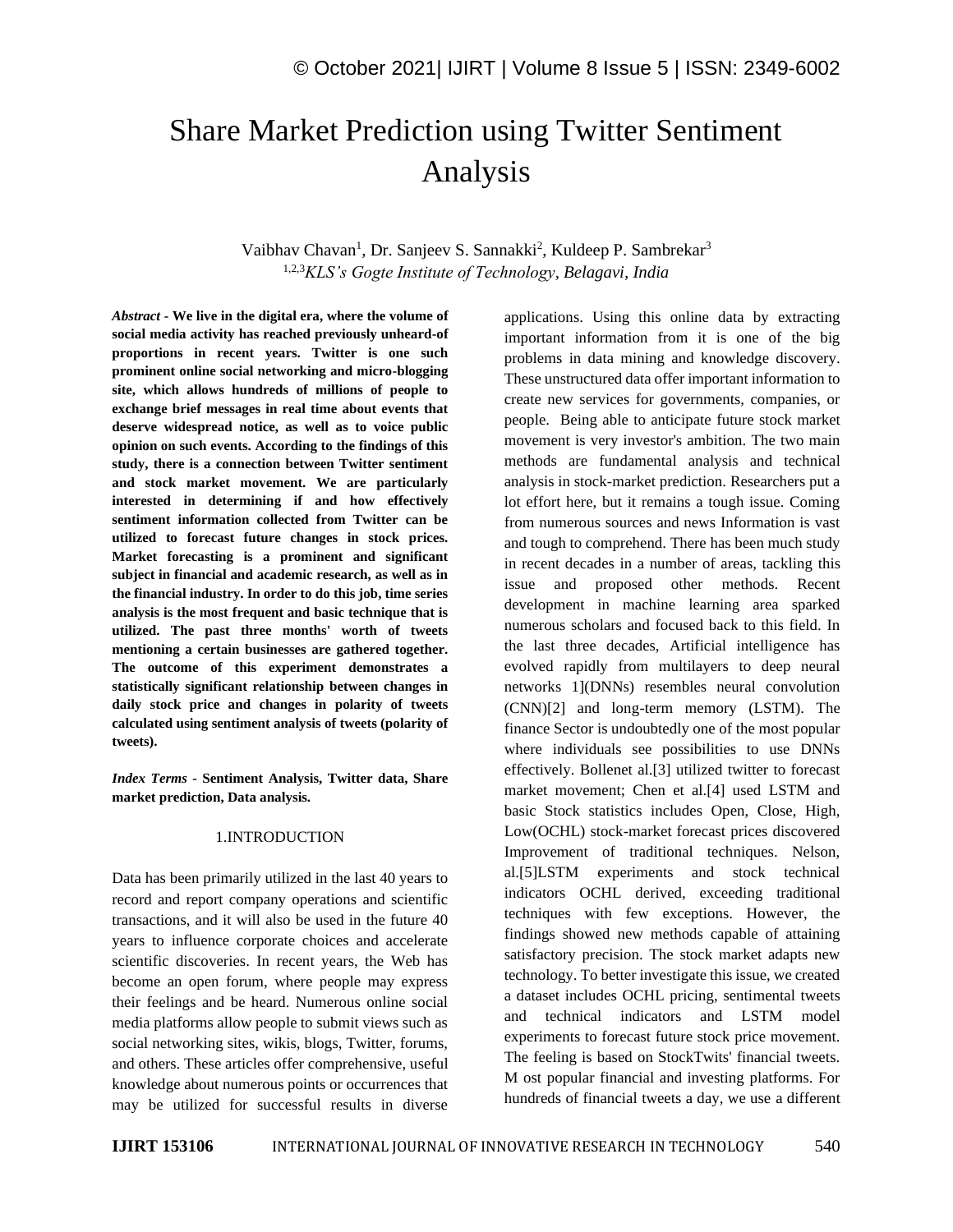method to calculating collective feelings. SinceStockTwits began gathering feelings in 2017. Experiments are conducted to analyze the various Machine and Deep Learning algorithms and choose the effective algorithm for predicting the stocks. Also, to predict the costs price of the stock in the future days. literature survey

Social networking platforms have become rapid and low-cost communication that allows users to quickly and easily obtain political information. During political elections, social media users share their feelings and views towards various parties and leaders. Initial studies typically showed positive findings on Twitter's forecasting ability related to election outcomes. Some studies found that candidate or party volume references alone indicated election outcomes [Gordon, (2013)].

There are numerous media where individuals may express themselves on the web. Blogs, wikis, forums, and social networks are examples of such media where users may submit information, thoughts, and get response from other users. They together offer a vast source of knowledge on various areas of life, but more importantly on diverse subjects, from politics and health to product evaluations and travel. The growing popularity of personal publishing services of many sorts indicates that opinion information will become a significant component of online textual data.

# 1.Social Media Analysis

The use of social media data has become more popular in the fields of information retrieval (IR) and text mining, owing to the large amount of real-time unstructured data available. Their emotions may be expressed via every tweet, comment, and blog post [Jain and Kumar, 2015a]. These unstructured data sets include valuable information that may be used to develop new services for governments, businesses, and individuals. The use of this unstructured data resulted in the development of a new field known as opinion mining and feeling analysis…

# 2.Social Media Analytics in Political Election

Today, every political campaign has a presence on social media, thanks to the efforts of academics from a variety of fields who are interested in extracting insights from this information. Facts and opinions are the two most common types of online writings found in social media data: facts and views. On the one hand, facts are regarded to be true, while opinions are thought to communicate subjective information about an object or problem on the other. Online social networking platforms like Twitter, for example, are one of the most fast and easiest ways to disseminate breaking news and political viewpoints. Election experts think that Obama's use of social media had a role in his victory in the 2008 United States presidential election [Matthew and Dutta, 2008]. The ability to communicate effectively in a unique way is critical in winning elections through microblogs such as Twitter [Kaplan and Haenlein, 2010]. The usage of gaming platforms such as Xbox gaming is also being utilised to forecast elections [Wanga et al., (2014)]. According to McComb and Shaw (1972), the question is whether mass media sources really accurately reflect political reality in its entirety. People's need for information and attention, according to Whinston and Huaxia (2010), is recognised and connected via the unique social media innovation; thus, its design should encourage such a link. It has been shown that obtaining political information on the internet is associated with political discussion and online civic messaging. This has been reported by Shah et al (2005). Xenos and Moy (2007) demonstrated that online information had direct effects on political knowledge and differential effects on politically-moderated involvement, as well as on both.

# 3.Social Media Analytics in Healthcare

Because the crisis has arisen as a result of epidemic activity that has caused tremendous harm to human life, it is absolutely critical that governments and public health organisations communicate to the public with accurate, timely, direct, and relevant messages through social media or other broadcasting means as soon as possible. It is critical to provide accurate information during health emergencies in order to mitigate the effects of pandemic disease. By detecting epidemics and strengthening public health information systems with the use of social media data, we may be able to mitigate the tremendous damage done to human life. Several authors, including Chew(2010), used social media data to detect disease outbreaks during the 2009 H1N1 pandemic, including Chew(2009), who used Twitter to identify illness outbreaks. It is based on a certain set of keywords. Additionally, different authors made use of a variety of additional keyword-searching techniques, such as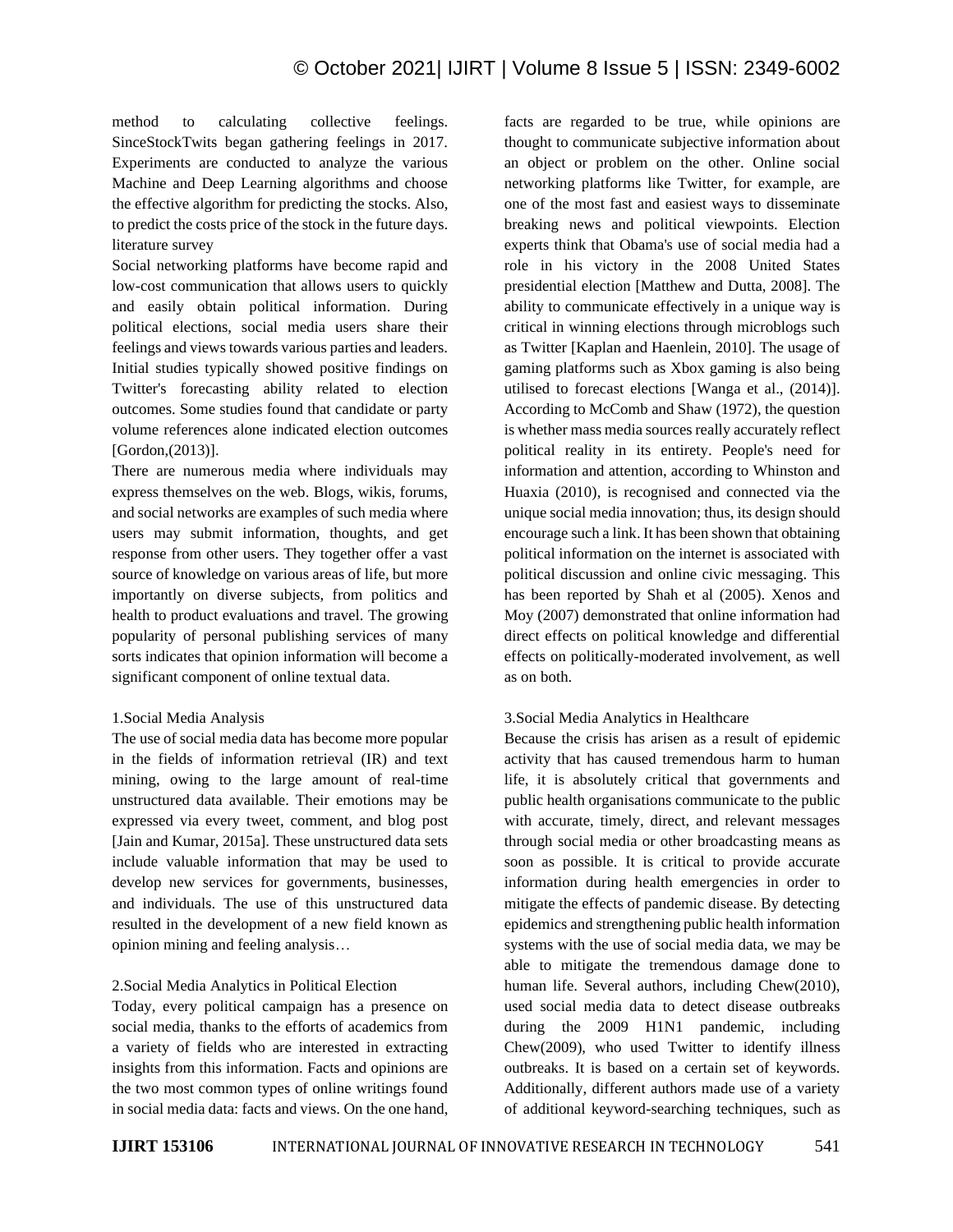internet search queries that were related to the flu [Signorini, 2009]. When utilized in the gathering of tweeter-related data, a technique based on specific search terms (flu, vaccine, tamiflu, h1n1) yields high accuracy when applied to the data. Content analysis and regression models were used to evaluate and monitor public concern and disease levels during the H1N1 pandemic in the United States, as reported by Hu et al. (2011) and Lampos and Cristianini (2010).

## 4.Social Media Analytics in Sports

Predicting success (winners and losers) in single-game and sports team competitions may be accomplished using a variety of methods. It is quite difficult to anticipate the outcome of these events when the teams and individuals are great competitors. There has only been a small amount of research on predicting outcomes using social media data. Wang (2013) reports that team fans and players use social media to express their feelings and points of view. Using data from the 2014 FIFA World Cup on Twitter, Yu and Wang (2015) were able to evaluate emotion users and create event-based tweet reactions. The outcomes of English Premier League games played during the 2013-2014 season have also been studied by several academics using sentiment analysis [Godin et al., (2014); Radosavljevic et al., (2014)]. Sinha et al., (2013) used n-grams from Twitter data sets to predict and compare National Football League (NFL) outcomes with other basic statistical methods in order to forecast and compare NFL results.

#### 5.Sentiment Analysis

Jain and Kumar, 2016c] classed existing sentiment analytical work as a problem of text classification in a variety of different ways including document sentiment analysis, sentencing analysis, aspect-based feeling analysis, comparative sentiment analysis, and lexical feeling acquisition.

#### SYSTEM DESIGN

This section briefs about the methodology employed in implementation of the predication of stocks cost using historic data and social media opinions.

Predicting stock market deviation using ARIMA and LSTM algorithm works by collecting the data, processing it, and then displaying the outcome after prediction through table and graph format. It's split into three major components. These are Historic Data module, Module of Current Market Analysis and Module of Result and Prediction. The historical data module is further split into the data collecting and preprocessing module, the current market analysis comprises the sentiment analysis module and the data training module.



Figure 1: Block Diagram of the Predication System

## Data Collection

The module collects real-time data using the system's "get symbol" function. Data is collected using the opening and closing valuation of the company [16]. It then displays a date-to-value graph on the x and y axes accordingly to illustrate the home screen outcomes. The instance of data collection is as shown in the below figure,



Figure 2: Data collection of the stock.

Data Pre-processing module:

Data Preprocessing module cleans any spurious values and accepts just the necessary parameters. The predictive factors in this method include date, volume, opening and closing value of business stocks on the market. The preprocessing program eliminates the remaining parameters and gives a clean set of system input data. The below figure shows the same,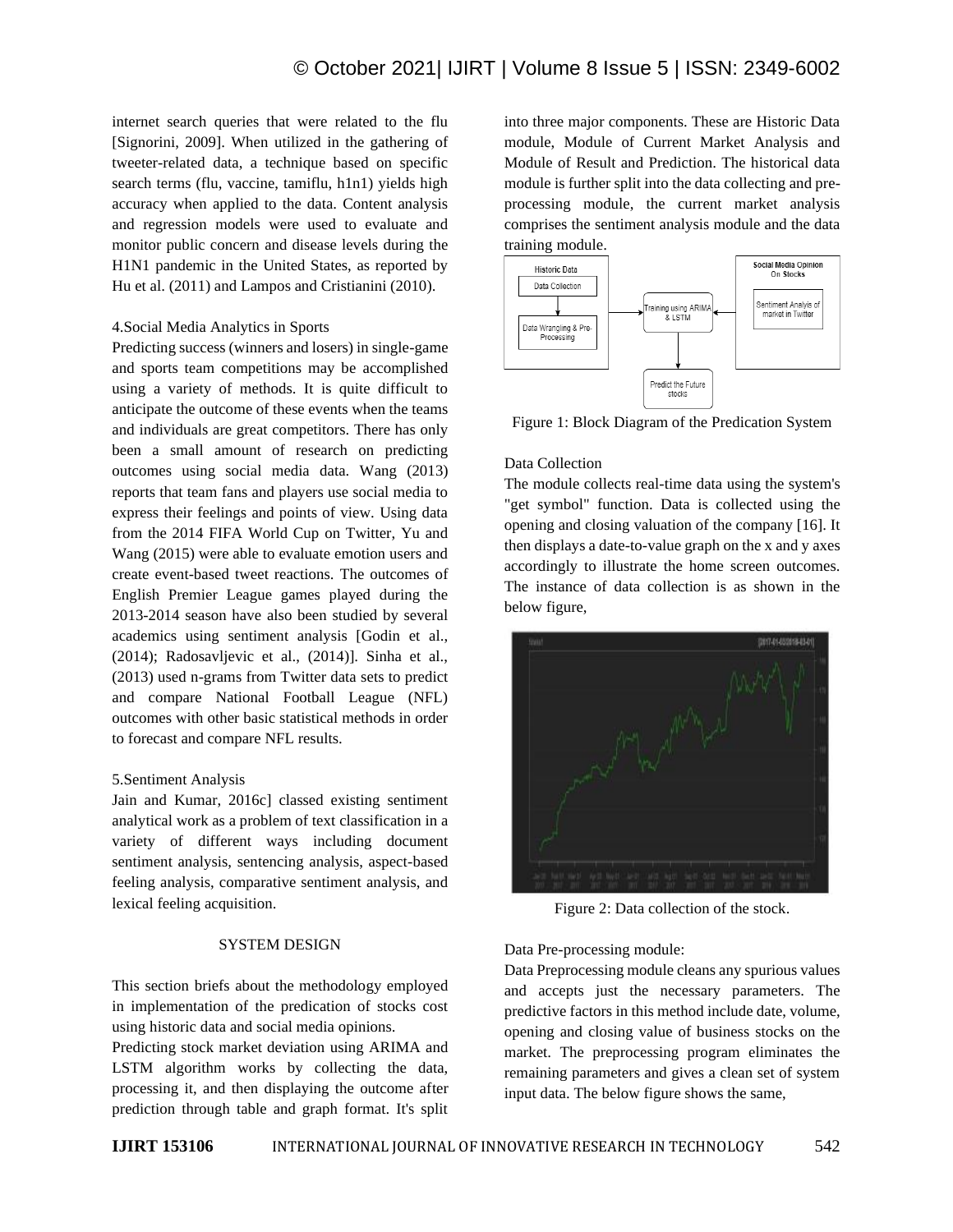|                  |        |           | AAPL.Open AAPL.Volume AAPL.Adjusted |
|------------------|--------|-----------|-------------------------------------|
| $2017 - 01 - 03$ | 115.80 | 28781900  | 113.8476                            |
| $2017 - 01 - 04$ | 115.85 | 21118100  | 113.7202                            |
| $2017 - 01 - 05$ | 115.92 | 22193600  | 114.2985                            |
| $2017 - 01 - 06$ | 116.78 | 31751900  | 115, 5727                           |
| $2017 - 01 - 09$ | 117.95 | 33561900  | 116.6313                            |
| $2017 - 01 - 10$ | 118.77 | 24462100  | 116,7489                            |
| $2017 - 01 - 11$ | 118.74 | 27588600  | 117.3762                            |
| $2017 - 01 - 12$ | 118.90 | 27086200  | 116.8861                            |
| $2017 - 01 - 13$ | 119.11 | 26111900  | 116.6803                            |
| 2017-01-17       | 118.34 | 34439800  | 117.6213                            |
|                  |        |           |                                     |
| $2017 - 01 - 18$ | 120.00 | 23713000  | 117.6115                            |
| $2017 - 01 - 19$ | 119.40 | 25597300  | 117.4056                            |
| $2017 - 01 - 20$ | 120.45 | 32597900  | 117.6213                            |
| $2017 - 01 - 23$ | 120.00 | 22050200  | 117.6997                            |
| $2017 - 01 - 24$ | 119.55 | 23211000  | 117, 5919                           |
| $2017 - 01 - 25$ | 120.42 | 32377600  | 119,4640                            |
| $2017 - 01 - 26$ | 121.67 | 26337600  | 119, 5228                           |
| $2017 - 01 - 27$ | 122.14 | 20562900  | 119, 5326                           |
| $2017 - 01 - 30$ | 120.93 | 30377500  | 119.2189                            |
| $2017 - 01 - 31$ | 121.15 | 49201000  | 118.9445                            |
| $2017 - 02 - 01$ | 127.03 | 111985000 | 126.1978                            |
| $2017 - 02 - 02$ | 127.98 | 33710400  | 125.9822                            |
| $2017 - 02 - 03$ | 128.31 | 24507300  | 126.5213                            |
| $2017 - 02 - 06$ | 129.13 | 26845900  | 127.7073                            |
| $2017 - 02 - 07$ | 130.54 | 38183800  | 128.9227                            |
| $2017 - 02 - 08$ | 131.35 | 23004100  | 129.4226                            |
| $2017 - 02 - 09$ | 131.65 | 28349900  | 130.3578                            |
| $2017 - 02 - 10$ | 132.46 | 20065500  | 130.0625                            |
| $2017 - 02 - 13$ | 133.08 | 23035400  | 131.2142                            |
| $2017 - 02 - 14$ | 133.47 | 33226200  | 132.9173                            |
| 2017-02-15       | 135.52 | 35623100  | 133, 3997                           |

Figure 3: Pre and Post process of the Historic Data.

Data Training and Forecasting Module:

The training of the algorithm is achieved by two algorithms namely ARIMA and Long Short-Term Memory (LSTM).

#### ARIMA Algorithm:

This module takes into account both historical data and data on sentiment analysis. Most often, sentiment research comes into use only when market interest suddenly changes. It typically happens when the business policy changes, a software release or upgrade, poor publicity or negative media effect produced by influencers etc. This module is the most important module as it is used to forecast stock levels that the business may reach in the future (depending on user requirements). The prediction module analyzes the pattern shown by the supplied historical data and looks into the sentiment analysis module collecting information about the company's current standing with investors. It gathers business twitter data and classifies it into positive or negative classes, and if the class has more than tweet threshold values in it, the forecast changes. This is indicated by the displayed graph's direction shift. The ARIMA algorithm is presently set at 2 for auto regression, 2 for integration and 2 for moving parts, i.e. ARIMA.

An ARIMA model is referred to as ARIMA model letters (p, d, q), where p is the number of autoregressive components, d is the number of differences and q is the number of moving averages.

The process of self-repression. Autoregressive models imply Yt is a linear function of the previous values and is shown in the following equation.

$$
Y_t = \alpha_t Y_{t-1} + \epsilon_t
$$

Each observation literally consists of two parts: a random component (random shock) and a linear blend of observations preceding it. The coefficient of selfregression is shown as number 1 in this equation.

Some processes may have a cumulative influence on the behavior of time series. For example, the stock situation is changing continuously as a consequence of consumption and supply, but the cumulative impact of all the instantaneous changes that take place in the period between inventories determines the average stock level. Although stock prices may vary by this average amount over time in reaction to major events, the long-term series level remains constant. The integrated process class includes a time series defined by the cumulative impact of an activity. Although the behavior of a series is unpredictable, variations from observation to observation may be very modest or even fluctuate around a constant value for a process observed at various times. The stationary of the series of differences for an integrated process is a key feature from a time series statistical analysis point of view. An example of the non-stationary series is integrated processes. A differentiation of order 1 implies that the difference is always the same between the two consecutive Y values. An integrated process is defined by the following equation.

$$
Y_t = Y_{t-1} + \epsilon_t
$$

Where, εt is a white noise.

Moving Average Process:

A linear mix of the present disturbance with one or more previous disturbances is the current value of the moving averaging process, with the current disturbance being the most recently. The order of the shifting average indicates the number of preceding periods incorporated in the current value. The equation that defines a moving average is thus

$$
Y_t = \varepsilon_t - \theta_t \varepsilon_{t-1}
$$

*1)* Long Short-Term Memory (LSTM)

This study proposes a long-term, attention-based memory model for forecasting the direction of stock prices. The model is divided into four layers: the input layer, the hidden layer, the attention layer, and the output layer. The input layer cleans up the data to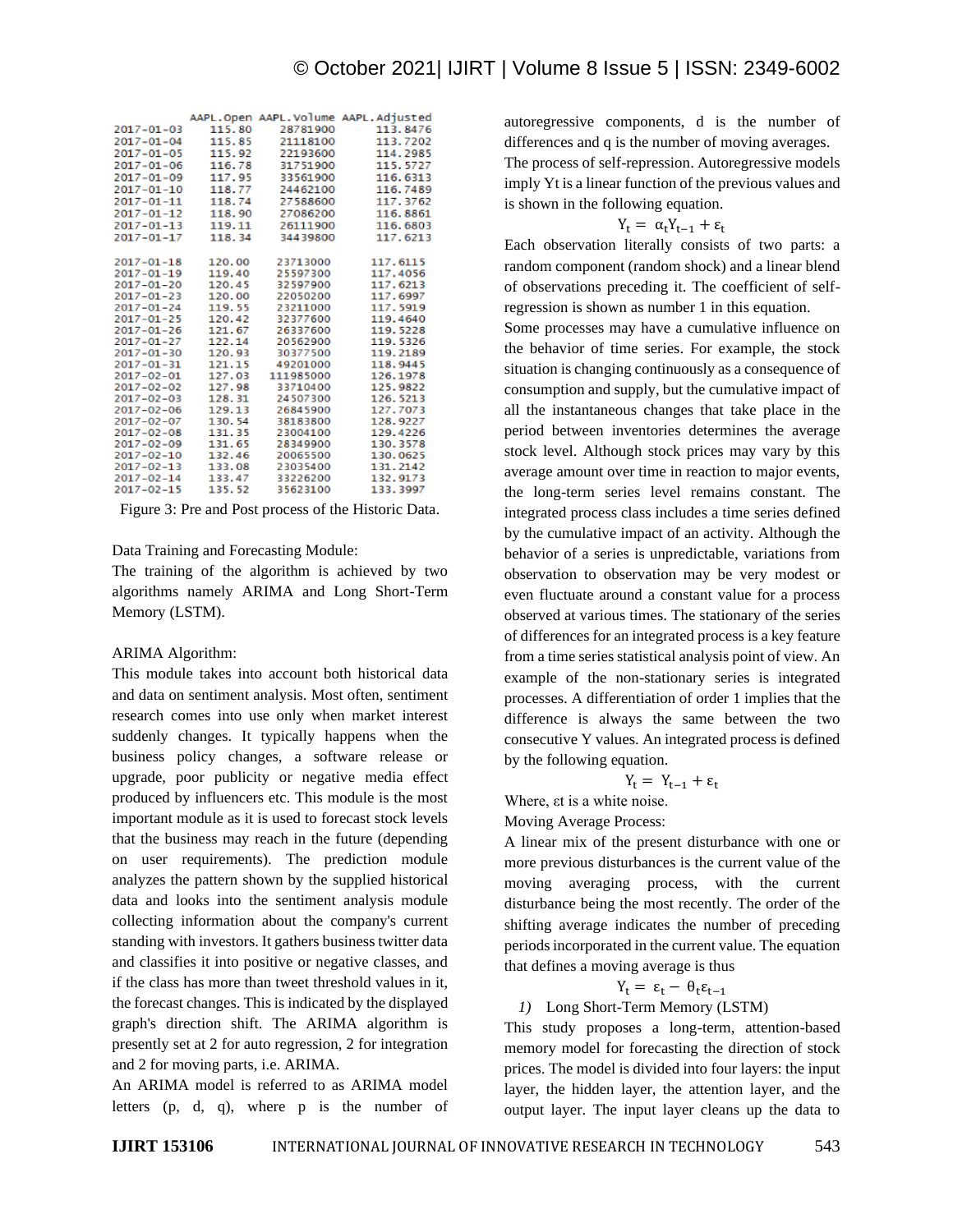ensure that it meets the model input requirements. The line model network is connected to the hidden layer via the LSTM unit. The attention layer was given a numerical value by the vector. The results of computations are sent to the output layer. The gradient descent technique is used to address the problem of model training.



Figure 4: Logic for the LSTM.

The fundamental idea of LSTM is the cell state that is implemented via many gates. The cell state essentially acts as a highway, conveying important information across the sequence chain. It may be seen as a "network memory." In principle, the condition of a cell may include important information throughout the processing of a sequence. The novel LSTM-developed memory cell structure. A memory cell consists of four basic components: the input door, the output door and the neuron, which is a central linear unit with a fixed automatic connection in the centre. The memory cell decides what information should be kept and when to read, write and forget by regulating the three gates that periodically open and shut. The three gates must be used to calculate a value between 0 and 1. Input Gate:

(1) Take the date, closing price, starting price, maximum price and minimum stock price as input data to create a time series;

(2) Divide input data into training set and test set by 70:30.

(3) Transform each input data component into interval [0,1] after standardization.

 $i_t = \sigma (W_t, [h_{t-1}, x_t] + b_t)$ 

$$
\mathcal{C} = \tanh\left(W_c \cdot [h_{t-1}, x_t] + b_c\right)
$$

## Forget Gate:

This gate decides whether information should be deleted or kept or not. The sigmoid function is used to transmit information between the prior hidden state and the current input. The values range from 0 to 1. The closer the number is near nil, and the closer it is to one, the closer it is to nil.

$$
ft = \sigma\left(W_f, \left[ h_{t-1}, x_t\right] + b_f\right)
$$

## Output Gate:

Once the model training is finished, the stock time series is then predicted. For instance, inventory data is input for N days to predict stock trends on N+1 days. In order to forecast the closing price for the fifth day of trade, the trained model uses transaction data from the first four trading days.

*2)* Twitter Sentiment Analysis

An emotion-based viewpoint or view is frequently referred to as a feeling. These passionate emotions from different user groupings are done in sentiment analysis when investigated and decided, their mindset towards the whole relevant extreme or enthusiastic response to a report, communication or occasion. Analysis of the sensitivity, allows the user to grasp the circumstances of what the review is about particular product or continuing issues, rather than comprehending the reviewer's deep ideas.

Twitter, one of many prominent social media platforms where individuals express their thoughts and ideas about a brand, item or help. Examining twitter feelings is extremely helpful in determining positively, negative, or neutral views of people. If people find significant or interesting things, then they'd like to offer their expertise on the topic. The subject may be an item, help, social message, or any other article.

Taking everything into consideration, with everybody's web-based beneficial experience so isolated and personalized, it may be tough to verify twitter evaluation and whether it's safe or bad from a single channel. Dismembering Twitter data and tweeting estimate may be much more simple than you would guess - go on to discover using our twitter supposition test model. Investigating internet networking realities like tweets helps people to think about a particular item or topic, making it easy to create choices about it. Furthermore, estimation inquiry makes a difference in people to alter their behavior regarding erroneous conviction on an item, administration or point. It causes people to choose the finest by analyzing comments or, on the other hand, tweets on a particular topic or object.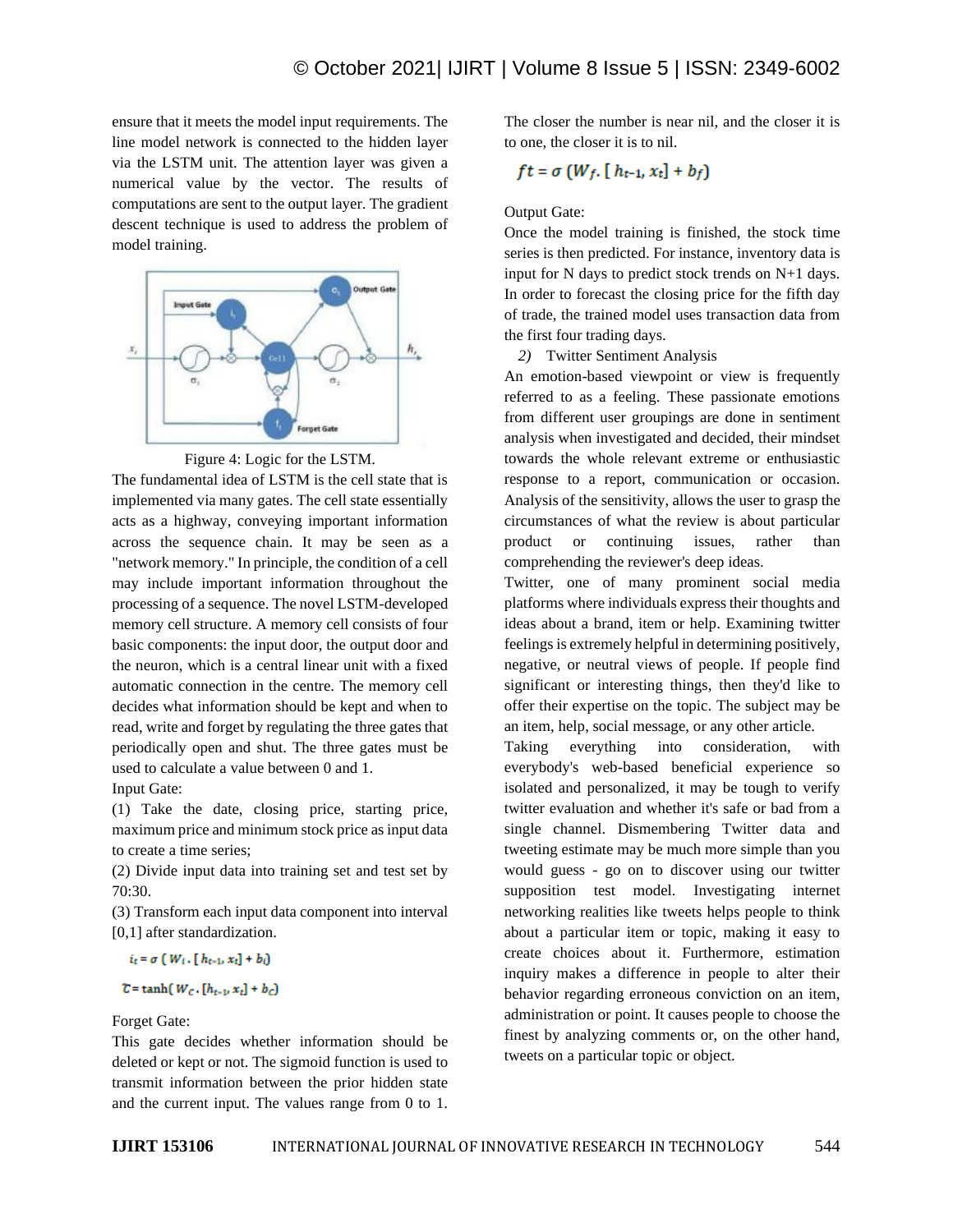Client tweets from twitter are collected depending on the client's input as hash tags. The method to characterize tweets begins by first collecting tweets. Using Twitter API, you may collect twitter information. A library called RAuth is used to validate by entering keys. Purchaser Key, Consumer Secret, Access Token and Access Token Secret for twitter and handshake convention. After that, a statement is downloaded and the program produces PIN to receive tweets.

Live twitter information is now sorted according on estimates. That's feasible in 4 steps. In stage I tweets are collected by contributing to the kind of hash tags, and the number of tweets to be examined is restricted in the range between 5 and 1000. The tweets collected are those that were gushing live. Stage II prepares the collected tweets. Each tweet term is tokenized. Tokenization refers to the process of dividing a string arrangement into parts, e.g. phrases, words, watchwords, image and other components called tokens.



Figure 5: People reaction towards Reliance Stocks in Twitter.

## Technical Analysis utilizing indicators

A technical analysis utilizing technical indicators is an art of analyzing past stock data such as price movements, volumes and market patterns. Thus, predicting future stock movements in the form of graphs and charts will assist investors anticipate what's more likely to happen to prices over a shorter period of time so they can make educated decisions. Technical analysis research consists mainly of a person selecting an optimum period or time to enter/invest in a specific asset and leave to produce

maximum profits or minimum losses. Such choices rely on price functioning, signals provided by them, and market crucial turning moments. Technical analyzes are mostly types of technical indicators that assist investors detect such movements and patterns. Technical indicators are mathematical formulae used to characteristics such as open, high, low, close to a particular stock obtained from different financial institutions or companies and then displayed as a graph. Different kinds of technical indicators are classified by what they are used for.

Four main technical indicator categories include

- Trend
- Volatility
- Momentum
- Volume

Trend: These technical indicators assist identify stock direction and strength. Usually the pricing plot is levelled and represented by a single line. Because of this procedure, the indicator lacks the sudden price shift termed trends. One of the main drawbacks is that such indicators lose money when the market is unstable. One of the key trend markers is: (1) moving average convergence divergence (MACD), the below figure shows the MACD analysis of the airtel company.



Figure 6: Analysis of Airtel.

Volatility Indicators — The analysts' volatility indicators assist them determine precise entry-exit points for each transaction. They are used to determine movement rate ignoring its orientation. One of the main indicators is Bollinger Bands.

If the Bollinger bonds are going down as shown in the below figure, its good to leave the trade.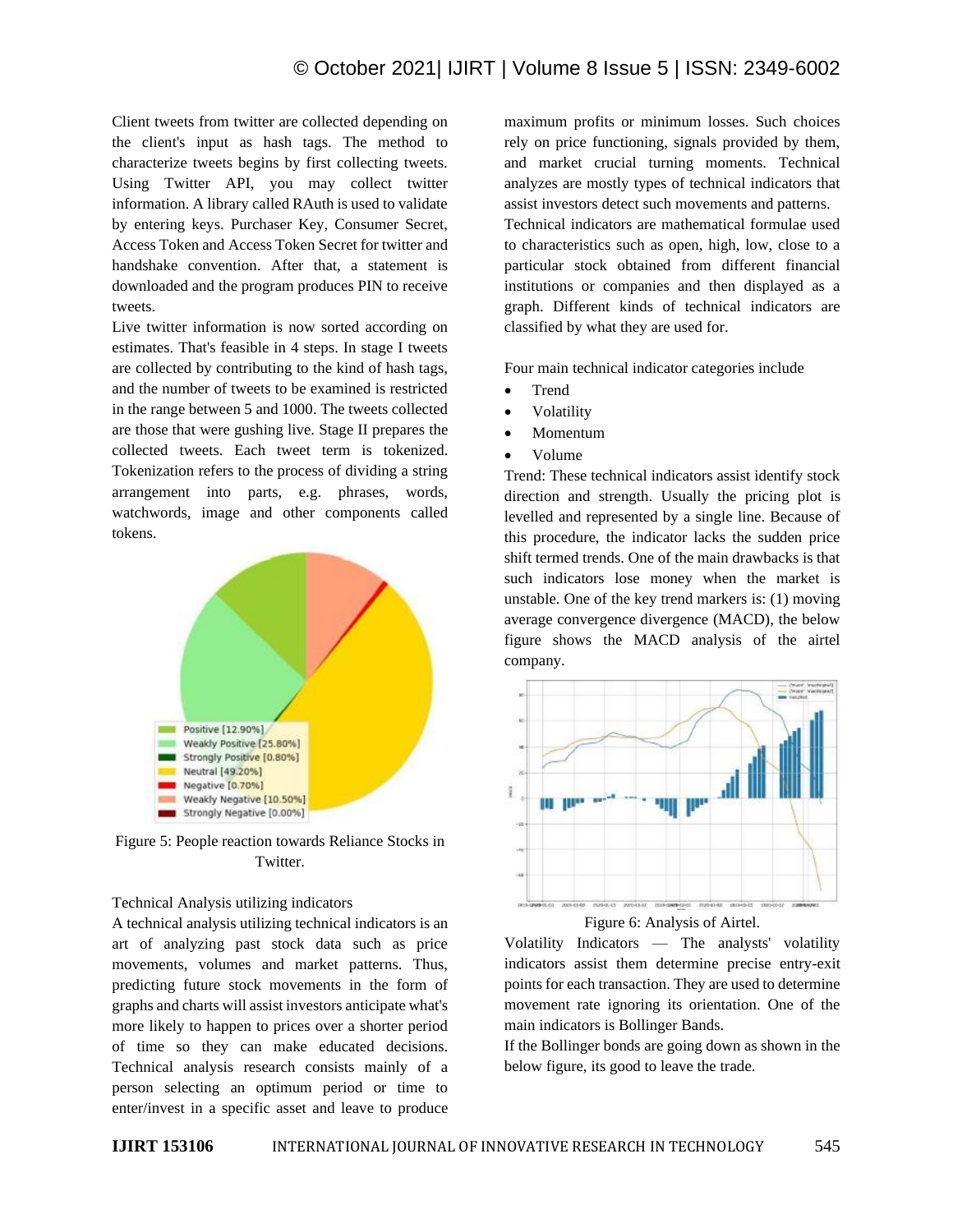

Figure 7: Down Fall of the Company Trades. Momentum: - Momentum indicators assist identify price changes by comparing prices across many

distinct periods of time. Comparing the current closing price with the previous closing price calculates it.

Volume: Volume is number of shares traded in a certain timeframe. A timeframe may vary from 1 to 1 Year. Volume plays an essential influence in determining a specific stock's direction or price. Volume-based technical indicators concentrate on volume-based calculations.

# RESULT AND ANALYSIS

This section briefs about the results obtained in the phase of implementation of algorithm. The below figures shows the step by step execution.

The below figures shows the command to execute the program.



Figure 8: Execution Command The below figures shows the command to run the server using runserver.



Figure 9 Turn the Local Server ON

The below figure shows that the program allows the user to enter the name of the stock in the local server page

**PLEASE ENTER A STOCK NAME** SSIN.BO<br>[PREDICT\_THE FUTURE]

Figure 10: Program Allows the User to Enter the Name of the Stock to Predict the Cost of it.

The below figure shows the stock details which has been provided by the user in the earlier step.



Figure 11: Stock details

The model training process is as shown in the below figure,

|                | Command Prompt - python main.py                                                      | $\sim$ | $\times$ |
|----------------|--------------------------------------------------------------------------------------|--------|----------|
| Epoch 1/25     |                                                                                      |        |          |
|                | 16/16 [ --------------------------------] - 19s 37ms/step - loss: 0.1856             |        |          |
| Epoch $2/25$   |                                                                                      |        |          |
|                | 16/16 [-------------------------------] - 0s 28ms/step - loss: 0.0390                |        |          |
| $50$ ch $3/25$ |                                                                                      |        |          |
|                | $16/16$ [=================================] - 0s 21ms/step - loss: 0.0134            |        |          |
| Epoch 4/25     |                                                                                      |        |          |
|                | 16/16 [================================] - 0s 29ms/step - loss: 0.0076               |        |          |
| Epoch 5/25     |                                                                                      |        |          |
|                | 16/16 [--------------------------------] - 0s 25ms/step - loss: 0.0068               |        |          |
| $50$ ch $6/25$ |                                                                                      |        |          |
|                | 16/16 [--------------------------------] - 1s 32ms/step - loss: 0.0060               |        |          |
| Epoch 7/25     |                                                                                      |        |          |
|                | 16/16 [================================ ] - 0s 25ms/step - loss: 0.0064              |        |          |
| Epoch 8/25     |                                                                                      |        |          |
|                | 16/16 [===============================] - 0s 26ms/step - loss: 0.0059                |        |          |
| Epoch 9/25     |                                                                                      |        |          |
|                | 16/16 [-------------------------------] - 0s 27ms/step - loss: 0.0062                |        |          |
|                | Epoch 10/25                                                                          |        |          |
|                | 16/16 [=================================] - 0s 24ms/step - loss: 0.0061              |        |          |
|                | Epoch 11/25                                                                          |        |          |
|                | 16/16 [===============================] - 0s 24ms/step - loss: 0.0068                |        |          |
|                | Epoch 12/25                                                                          |        |          |
|                | 16/16 [-------------------------------] - 0s 24ms/step - loss: 0.0063                |        |          |
|                | Epoch 13/25                                                                          |        |          |
|                | 16/16 [================================ ] - 0s 23ms/step - loss: 0.0064              |        |          |
| Epoch 14/25    |                                                                                      |        |          |
|                | 16/16 [ ================================ ] - 0s 25ms/step - loss: 0.0054             |        |          |
|                | Epoch 15/25<br>16/16 [-------------------------------] - 8s 23ms/step - loss: 0.0056 |        |          |
|                |                                                                                      |        |          |

Figure 12: Model Training

The below figure shows the predication of the stocks using the ARIMA and LSTM algorithm,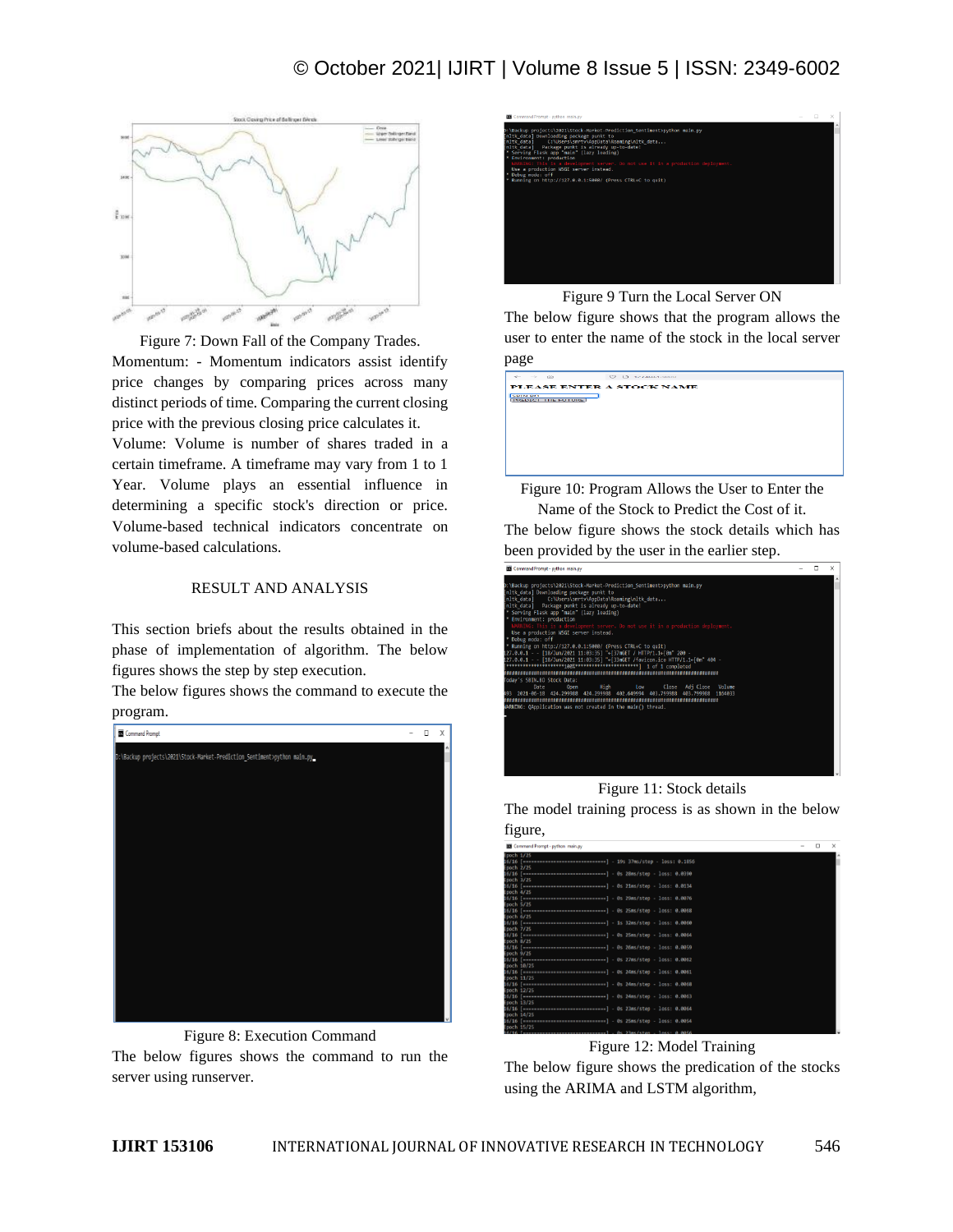

Figure 13Predication of Stock Using ARIMA and LSTM.



Figure 14: Social Media Analysis The above figure shows the opinion of the people around the social media regarding the stocks.



Figure 15: Predication of the stock for next seven days by employing Social Media Response.

The above figure shows the prediction of the stock for next seven days by the algorithm.

# **CONCLUSION**

The popularity of stock-market trading is increasing fast, prompting academics to develop new predictive approaches utilizing new methodologies. The projection method not only assists academics, but also benefits investors and anybody with a stock market.

To assist forecast stock indices, an accurate projection model is needed. Right now, numerous gage advancements have been used to assist financial experts, examiners or anybody interested in investing resources into the securities exchange by providing them excellent knowledge about the future circumstances of the securities exchange.

# Future Work

The future scope gives the ways for the researchers to go along in the field some of the research areas are as follows,

- 1. Instead of having only two classes in sentiment analysis can extend to more to improve the accuracy.
- 2. To increase the sentiment analysis instead of taking data only from twitter can include blogs, online surveys, and facebook.
- 3. The automated messaging service for the investors during critical down and up of the market.

# REFERENCES

- [1] Alexander, P. and Patrick, P. (2010). Twitter as a Corpus for Sentiment Analysis and Opinion Mining, s.l. LREC.
- [2] Alghamdi, E. (2013). The Influence of Social Media on E-Commerce Sites, Master Thesis, Dalhousie University, Halifax, Nova Scotia.
- [3] Alm, C.O., Roth, D. and Sproat, R. (2005).Emotions from text: machine learning for text-based emotion prediction. In Proceedings of the Joint Conference on Human Language Technology / Empirical Methods in Natural Language Processing (HLT/EMNLP 2005), Vancouver, Canada, pp.579-586.
- [4] Aman, S. and Szpakowicz, S. (2007). Identifying expressions of emotion in text. In V. Matouˇsek and P. Mautner, editors, Text, Speech and Dialogue. *Volume 4629 of Lecture Notes in Computer Science, pages 196–205, 2007. Springer Berlin / Heidelberg.*
- [5] Aman, S. and Szpakowicz, S. (2008). Using Roget's Thesaurus for fine-grained emotion recognition. *In Proceedings of the Third International Joint Conference on Natural Language Processing,* Hyderabad, India, pp.296- 302.
- [6] Anjaria, M. and Guddeti, R. M. R. (2014). Influence Factor Based Opinion Mining of